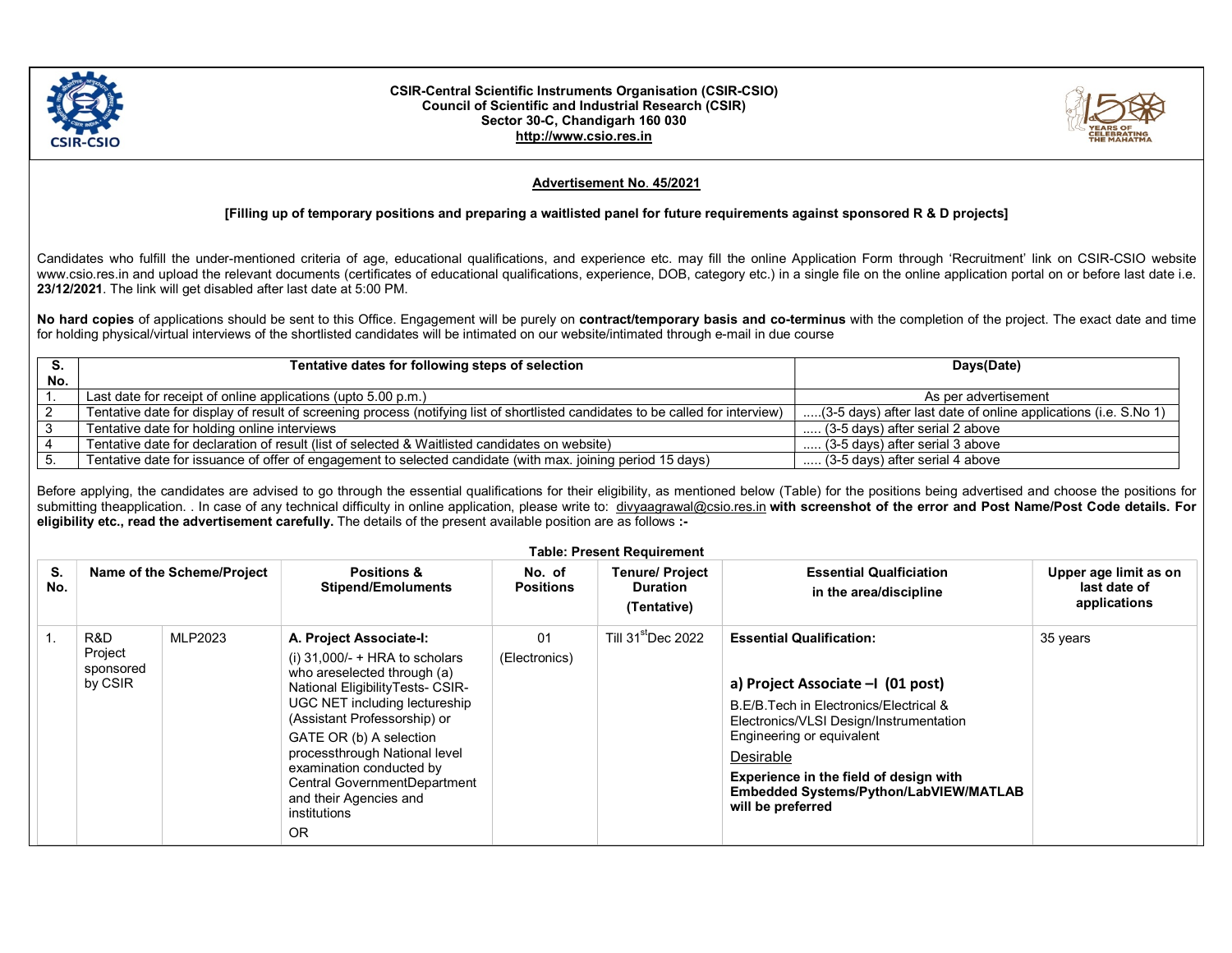|                                              | Rs25000/- + HRA for others who<br>do not fall under (i) above.<br><b>B. Project Associate</b><br>(i) Rs20000/- + HRA | 01<br>(Mechanical) | Till 31stDec 2022 | b) Project Associate<br>B.Sc/3 yrs Diploma in Mechanical Engg or<br>Equivalent<br>Desirable<br>Experience in the field of design with<br>Solidworks/AutoCAD will be preferred | 50 years |
|----------------------------------------------|----------------------------------------------------------------------------------------------------------------------|--------------------|-------------------|-------------------------------------------------------------------------------------------------------------------------------------------------------------------------------|----------|
| <b>Total vacancies (Tentative)</b><br>$\sim$ |                                                                                                                      | 02                 | $\sim$            | $\sim$                                                                                                                                                                        | $\sim$   |

<sup>\$</sup>Upper age limit shall be reckoned as on the last date of receipt of applications.

#Experience: Experience shall be counted after obtaining the minimum prescribed qualification

\*Candidates possessing essential qualification (E.Q.) in the required area/discipline only should apply, others are not eligible. Result Awaited candidates are not eligible.

Other Benefits: Accommodation (subject to availability), food facility and other amenities in campus.

## Please note:

- 1. The performance of the candidates selected against all the above-mentioned positions will be reviewed at regular intervals (3/6 months etc.) and based on the performance as per the project mandate, further extension (if applicable) will be provided from time to time.
- 2. The candidates who have already served CSIR-CSIO or any other lab / institute of CSIR as any Project Assistant / Project Fellow / JRF (in contract R&D projects) / SRF (in contract R&D projects) / Research Associate etc. for a total period of 5 years or more are not eligible for these engagements. The candidates who have served for a period less than 5 years will have tenure up to remaining period till completion of five years.
- 3. Medical Facilities for selfwill be provided through CSIR-CSIO Dispensary only to the extent available as per rules. This will be limited to self only and not for family members/dependents.
- 4. Reservation: As regards reservation, if all things are equal, SC/ST/OBC/PH candidates may be given preference over General candidates so as to ensure their representation.
- 5. In case a large number of candidates apply for the position, Selection/Screening Committee will have discretion to shortlist the candidates for interview based on written exam or percentage of marks or desirable qualification/experience or higher qualification or any other criteria deemed fit. In respect of equivalence clause in Essential Qualifications, if a candidate is claiming a particular qualification as equivalent qualification for recruitment as per the requirement of advertisement, then the candidate is required to produce order/letter in this regard, indicating the Authority (with number and date) under which it has been so treated otherwise the Application is liable to be rejected.
- 6. List of selected candidates will be displayed on website. In addition, a waiting panel will also be drawn for meeting future requirements of the project and it will be valid for one year.
- 7. The selected candidates are expected to join within fifteen days from the date of receiving offer of appointment, after completion of pre-appointment formalities like medical examination and character verification etc.
- 8. The selected candidates will have to deposit an amount equivalent to Fifteen Day's stipend as a Security Deposit (Refundable) with CSIR-CSIO, at the time of joining.
- 9. CSIR-CSIO reserves the right to cancel or withdraw the award in case of any discrepancy found, in the candidature of any selected candidate at any stage.
- 10. CSIR-CSIO reserves the right not to fill up a particular position, if it so desires. The number of vacancies indicated above may vary at the time of actual selection.
- 11. No TA will be paid to the candidates for attending the interview.
- 12. The engagement as a Research Intern (RI) (if applicable) under the 'CSIR Diamond Jubilee Research Intern Awards' Scheme is purely on temporary basis. The Intern shall have no claim for further extension, absorption or regularization in CSIR after the expiry/termination of the Internship. The engagement can be terminated by either side by giving one month's notice OR stipend in lieu thereof without assigning any reasons. It is not a CSIR-CSIO appointment and will not confer any right on the incumbent to any claim implicit or explicit on any position.